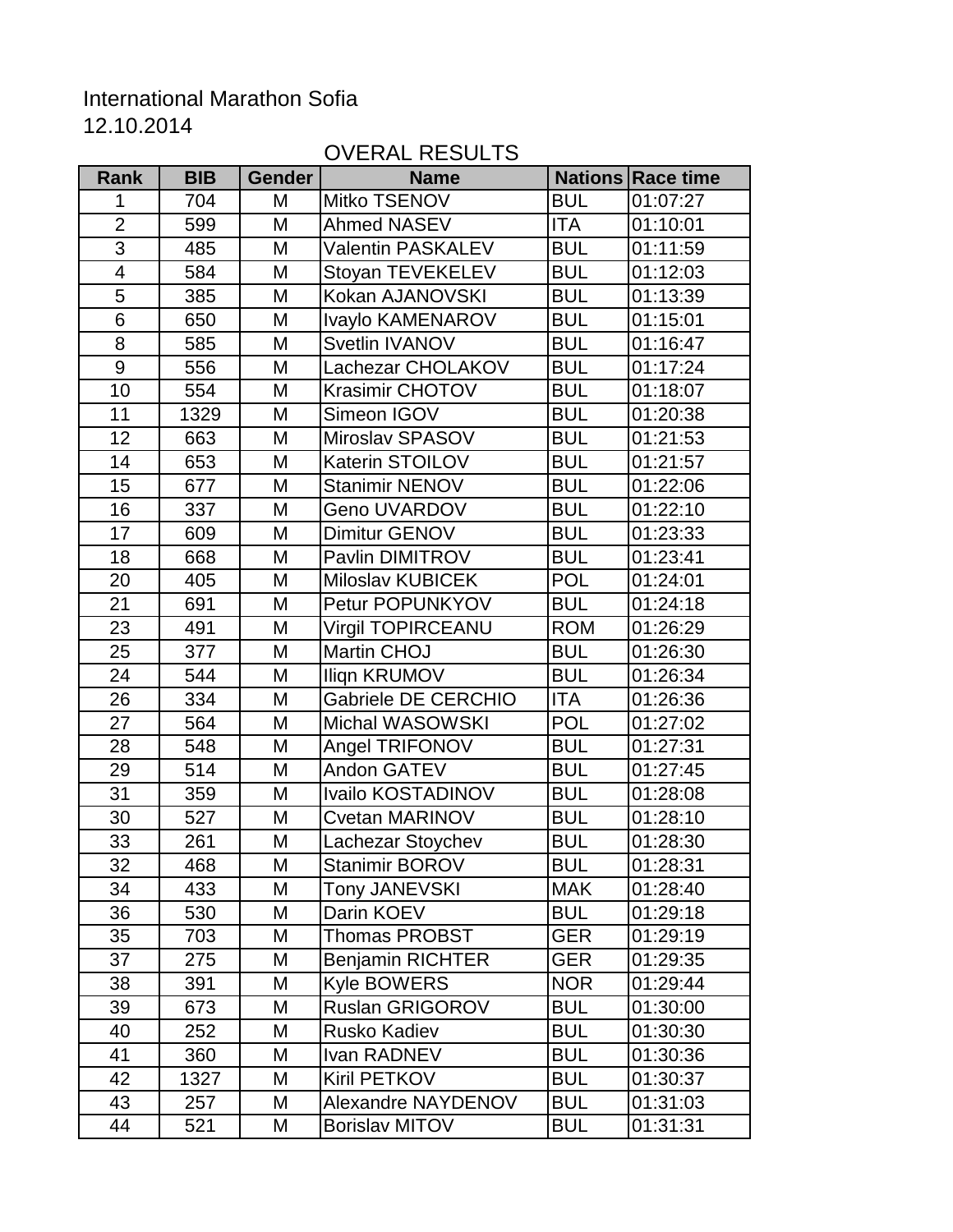| 45 | 383  | Μ | Kiril KUZMANOV           | <b>BUL</b> | 01:31:40 |
|----|------|---|--------------------------|------------|----------|
| 46 | 474  | M | Stoyan BONEV             | <b>BUL</b> | 01:31:41 |
| 48 | 378  | M | Kiril STEFANOVSKI        | <b>MAK</b> | 01:32:12 |
| 50 | 1330 | M | <b>Albert ASENOV</b>     | <b>BUL</b> | 01:32:17 |
| 49 | 290  | M | <b>Claudio ANGELOZZI</b> | ITA        | 01:32:18 |
| 51 | 480  | M | Tihomir YANEV            | <b>BUL</b> | 01:32:23 |
| 52 | 557  | M | Latchezar CHRISTOV       | <b>BUL</b> | 01:32:30 |
| 53 | 369  | M | <b>Ivo IVANOV</b>        | <b>BUL</b> | 01:32:43 |
| 54 | 593  | M | <b>Viktor TRAYKOV</b>    | <b>BUL</b> | 01:33:00 |
| 55 | 495  | M | Vladimir SEKULOVSKI      | <b>BUL</b> | 01:33:22 |
| 56 | 272  | M | Martin Vandov            | <b>BUL</b> | 01:33:31 |
| 57 | 297  | M | Svetlin Zjapkov          | <b>BUL</b> | 01:33:45 |
| 58 | 323  | M | Dimo CHOLAKOV            | <b>BUL</b> | 01:33:55 |
| 59 | 587  | M | <b>Valentin ORESHKOV</b> | <b>BUL</b> | 01:34:19 |
| 60 | 559  | M | Lyubomir LYUBENOV        | <b>BUL</b> | 01:34:30 |
| 61 | 640  | M | Darko NAJDOVSK           | <b>MAK</b> | 01:34:42 |
| 62 | 355  | M | Igor ANDREEV             | <b>BUL</b> | 01:34:47 |
| 63 | 512  | M | Stefan KOZAREV           | <b>BUL</b> | 01:34:54 |
| 64 | 436  | M | Petar ANDREEV            | <b>BUL</b> | 01:35:03 |
| 65 | 542  | M | <b>Hristo DIMITROV</b>   | <b>BUL</b> | 01:35:22 |
| 68 | 342  | M | Georgi GEORGIEV-ELBY     | <b>BUL</b> | 01:35:42 |
| 69 | 515  | M | Angel ANGELOV            | <b>BUL</b> | 01:36:06 |
| 70 | 652  | M | Kalin STOYANOV           | <b>BUL</b> | 01:36:07 |
| 71 | 528  | M | Daniel KUBASHLIEV        | <b>BUL</b> | 01:36:12 |
| 72 | 645  | M | George KARACHOLOV        | <b>BUL</b> | 01:36:26 |
| 73 | 418  | M | Nedqlko DIMITROV         | <b>BUL</b> | 01:36:27 |
| 74 | 618  | M | Miroslav FILKOV          | <b>BUL</b> | 01:36:36 |
| 75 | 311  | M | Dimitar MITKOV           | <b>BUL</b> | 01:36:39 |
| 77 | 1317 | M | Emil DIMITROV            | <b>BUL</b> | 01:36:43 |
| 76 | 280  | M | <b>Boris MILUSHEV</b>    | <b>BUL</b> | 01:36:47 |
| 78 | 368  | М | Ivaylo KABAKOV           | <b>BUL</b> | 01:36:57 |
| 79 | 350  | Μ | <b>Helder PALHAS</b>     | <b>GER</b> | 01:36:58 |
| 81 | 597  | М | Yassen ALEXIEV           | <b>BUL</b> | 01:37:05 |
| 80 | 481  | Μ | <b>Todor YANEV</b>       | <b>BUL</b> | 01:37:06 |
| 82 | 274  | M | Nikolay PETKOV           | <b>BUL</b> | 01:37:07 |
| 83 | 454  | М | Roberto PONSO            | ITA        | 01:37:16 |
| 84 | 479  | М | <b>Thomas STOELZL</b>    | <b>GER</b> | 01:37:27 |
| 85 | 567  | Μ | <b>Nikolay NEYCHEV</b>   | <b>BUL</b> | 01:37:53 |
| 86 | 450  | Μ | Rayno KRACHANOV          | <b>BUL</b> | 01:38:02 |
| 87 | 1309 | Μ | <b>Emanuil RANGELOV</b>  | <b>BUL</b> | 01:38:04 |
| 88 | 661  | Μ | Mihai CHERANA            | <b>ROM</b> | 01:38:10 |
| 89 | 471  | M | Stefan IVANOV            | <b>BUL</b> | 01:38:11 |
| 90 | 700  | Μ | Andrea FRARE             | ITA        | 01:38:11 |
| 91 | 582  | M | <b>Stanimir DIMITROV</b> | <b>BUL</b> | 01:38:17 |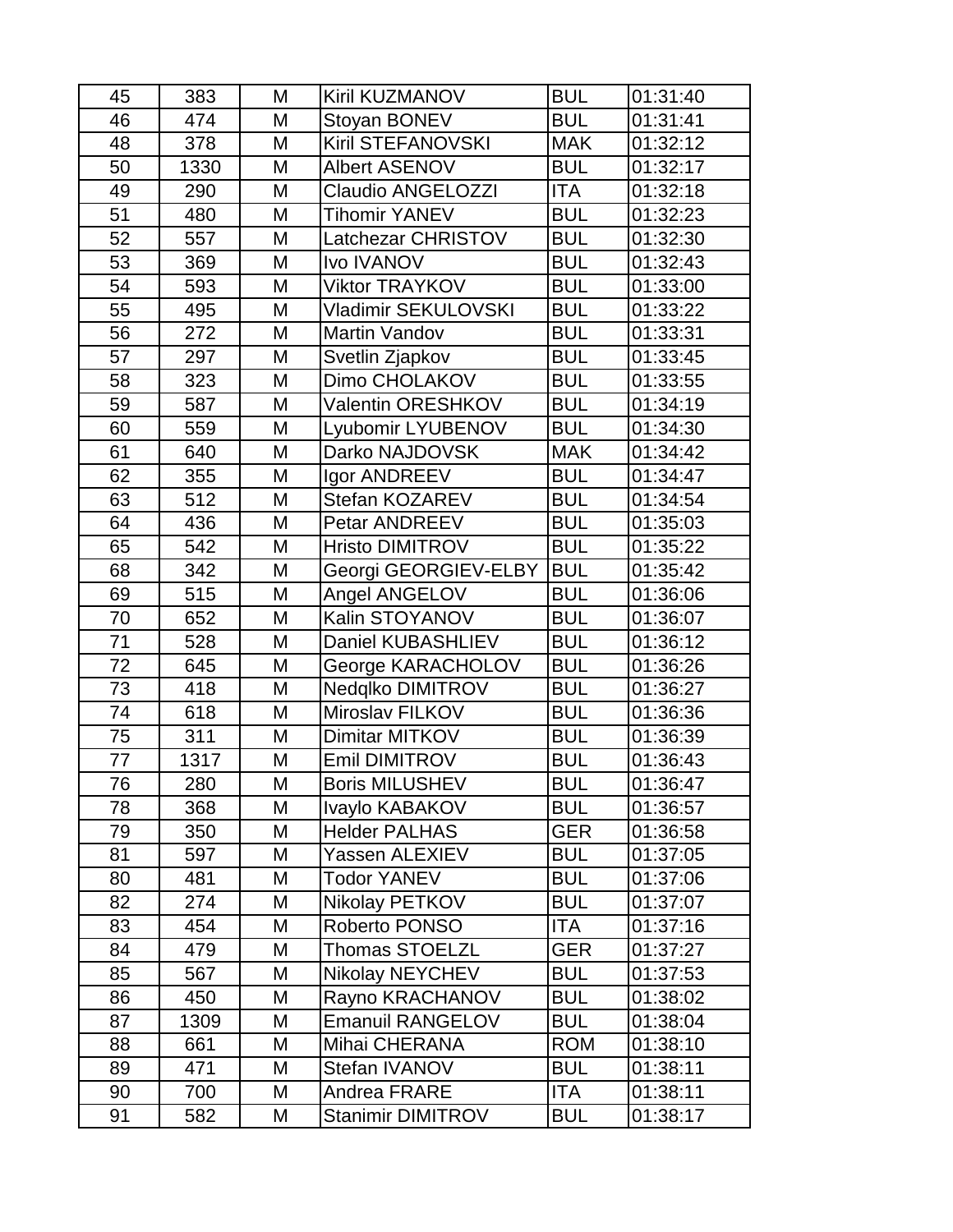| 92  | 398  | М | <b>Marin ZHILEVSKI</b>     | <b>BUL</b> | 01:38:29 |
|-----|------|---|----------------------------|------------|----------|
| 94  | 605  | M | <b>Viktor MARINOV</b>      | <b>BUL</b> | 01:38:53 |
| 95  | 484  | M | Tsvetko TSVETKOV           | <b>BUL</b> | 01:38:54 |
| 96  | 622  | M | <b>Hristo TENCHEV</b>      | <b>BUL</b> | 01:39:06 |
| 97  | 526  | M | <b>Cotinaut PHILIPPE</b>   | <b>FRA</b> | 01:39:10 |
| 98  | 1318 | M | Abdnich HASAN              |            | 01:39:12 |
| 99  | 372  | M | Joaquin FS                 | <b>ESP</b> | 01:39:25 |
| 101 | 592  | M | <b>Viktor MITOV</b>        | <b>BUL</b> | 01:39:34 |
| 100 | 278  | M | Bojan PETKOVSKI            | <b>MAK</b> | 01:39:42 |
| 102 | 312  | M | Dimitar GEORGIEV           | <b>BUL</b> | 01:39:43 |
| 103 | 628  | M | <b>Dimitar DIMITROV</b>    | <b>BUL</b> | 01:39:45 |
| 104 | 586  | M | Svetoslav NOVAKOV          | <b>BUL</b> | 01:39:46 |
| 105 | 506  | M | Zoran MARKOVIC             | <b>SER</b> | 01:39:48 |
| 106 | 638  | M | <b>Atanas ATANASOV</b>     | <b>BUL</b> | 01:39:57 |
| 107 | 461  | M | Slavi SAVOV                | <b>BUL</b> | 01:40:13 |
| 108 | 343  | M | Georgi KOLEV               | <b>BUL</b> | 01:40:36 |
| 109 | 611  | M | Ivo BOYANOV                | <b>BUL</b> | 01:40:44 |
| 111 | 263  | M | <b>Boris Borisov</b>       | <b>BUL</b> | 01:40:45 |
| 110 | 367  | M | Ivaylo IVANOV              | <b>BUL</b> | 01:40:45 |
| 112 | 543  | M | <b>Hugues BALAGUER</b>     | <b>GER</b> | 01:40:54 |
| 113 | 353  | M | <b>Hristo ENEV</b>         | <b>BUL</b> | 01:41:03 |
| 114 | 458  | M | <b>Rusi RUSEV</b>          | <b>BUL</b> | 01:41:13 |
| 115 | 606  | M | Damyan KALAGLARSKI         | <b>MAK</b> | 01:41:17 |
| 116 | 380  | M | <b>Kiril KAMENOV</b>       | <b>BUL</b> | 01:41:49 |
| 117 | 296  | M | Dimitar Stojanov           | <b>BUL</b> | 01:41:55 |
| 118 | 565  | M | <b>Momchil ZLATAREV</b>    | <b>BUL</b> | 01:42:03 |
| 119 | 1323 | M | <b>Ivo IVANOV</b>          | <b>BUL</b> | 01:42:09 |
| 120 | 285  | M | <b>Borislav BUMBAROV</b>   | <b>BUL</b> | 01:42:11 |
| 122 | 520  | M | <b>Boris VASILEV</b>       | <b>BUL</b> | 01:42:23 |
| 123 | 271  | M | <b>Todor Balchev</b>       | <b>BUL</b> | 01:42:24 |
| 126 | 381  | M | Kiril MILANOV              | <b>BUL</b> | 01:42:26 |
| 124 | 488  | М | Ventsislav TRIFONOV        | <b>BUL</b> | 01:42:26 |
| 125 | 583  | M | <b>Stefan ENEV</b>         | <b>BUL</b> | 01:42:32 |
| 127 | 283  | M | <b>Boris HRISTOV</b>       | <b>BUL</b> | 01:42:36 |
| 129 | 284  | M | <b>Kiril Galev</b>         | <b>BUL</b> | 01:42:51 |
| 128 | 574  | M | Plamen BOGOEV              | <b>BUL</b> | 01:42:54 |
| 132 | 686  | Μ | Georgi IVANOV              | <b>BUL</b> | 01:42:58 |
| 131 | 362  | М | Ivan GAVAZOV               | <b>BUL</b> | 01:43:00 |
| 130 | 472  | М | Stoyan ANDONOV             | <b>BUL</b> | 01:43:00 |
| 133 | 644  | M | <b>Emil SHANDURKOV</b>     | <b>BUL</b> | 01:43:03 |
| 134 | 273  | М | Igor Ignatov               | <b>BUL</b> | 01:43:05 |
| 135 | 267  | Μ | <b>Angel Panayotov</b>     | <b>BUL</b> | 01:43:18 |
| 136 | 588  | М | Vasil MANOLOV              | <b>BUL</b> | 01:43:29 |
| E   | 518  | Μ | <b>Assen TCHORBADJIEFF</b> | <b>BUL</b> | 01:43:37 |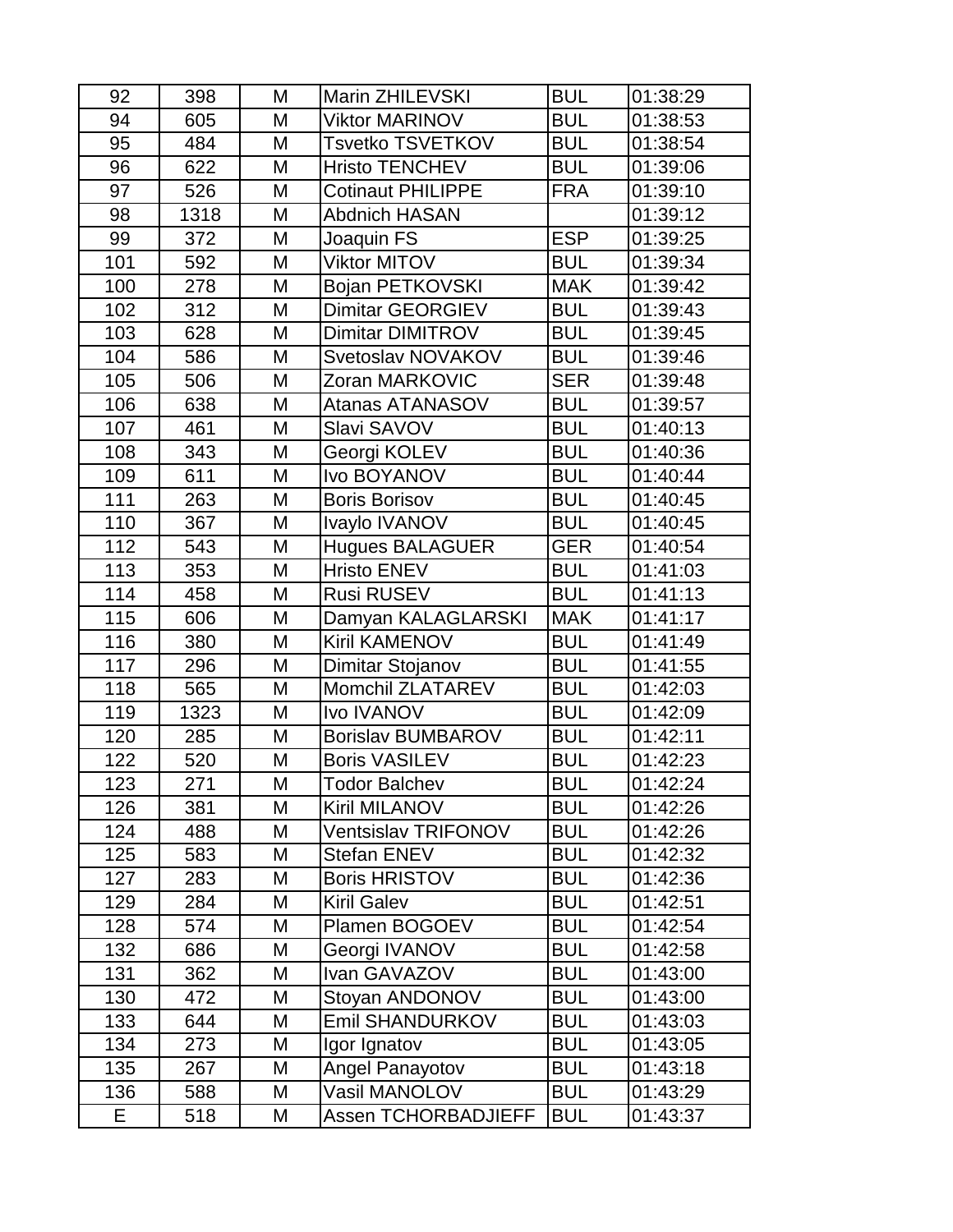| 138 | 441  | Μ | Petr BOCEK               | <b>POL</b> | 01:43:48 |
|-----|------|---|--------------------------|------------|----------|
| 139 | 444  | M | <b>Plamen VALCHEV</b>    | <b>BUL</b> | 01:43:50 |
| 141 | 516  | M | Angel ELENKOV            | <b>BUL</b> | 01:43:50 |
| 140 | 410  | M | <b>Stanimir VASILEV</b>  | <b>BUL</b> | 01:44:03 |
| 144 | 434  | M | <b>Ricardo ALMOVERA</b>  | ITA        | 01:44:20 |
| 143 | 612  | M | <b>Kiril NENCHEV</b>     | <b>BUL</b> | 01:44:22 |
| 148 | 412  | M | Mladen TCHERVENIAKOVBUL  |            | 01:44:42 |
| 146 | 684  | M | Vassil VANDOV            | <b>BUL</b> | 01:44:42 |
| 145 | 282  | M | Chavdar Tcochev          | <b>BUL</b> | 01:44:46 |
| 149 | 531  | M | Darko ARNAUDOVSKI        | <b>MAK</b> | 01:44:55 |
| 150 | 705  | M | Aleksandar GARKOV        | <b>BUL</b> | 01:44:56 |
| 152 | 256  | M | <b>Alexander NIKOLOV</b> | <b>BUL</b> | 01:45:28 |
| 153 | 482  | M | Tsvetan GEORGIEV         | <b>BUL</b> | 01:45:37 |
| 154 | 496  | M | Yanko NIKOLOV            | <b>BUL</b> | 01:45:48 |
| 155 | 493  | M | Vladimir IVANOV          | <b>BUL</b> | 01:45:50 |
| 156 | 655  | M | <b>Kiril KOSTURKOV</b>   | <b>BUL</b> | 01:45:52 |
| 158 | 608  | M | <b>Denis DIMITROV</b>    | <b>BUL</b> | 01:46:00 |
| 160 | 709  | M | Nikola BOYCHEV           | <b>BUL</b> | 01:46:05 |
| 159 | 578  | M | <b>Robert DAVIES</b>     | <b>ENG</b> | 01:46:06 |
| 161 | 1310 | M | Luben BELOV              | <b>BUL</b> | 01:46:12 |
| 162 | 281  | M | <b>Boris IVANOV</b>      | <b>BUL</b> | 01:46:35 |
| 163 | 423  | M | Nikola TSANOV            | <b>BUL</b> | 01:46:39 |
| 166 | 453  | M | <b>Roberto BONANNI</b>   | <b>ITA</b> | 01:46:42 |
| 164 | 698  | M | <b>Marc AUTRAN</b>       |            | 01:46:46 |
| 168 | 711  | M | Daniel HRISTOV           | <b>BUL</b> | 01:46:46 |
| 169 | 421  | M | Nikola GRIGOROVA         | <b>BUL</b> | 01:46:52 |
| 170 | 270  | Μ | <b>Anton VERT</b>        | <b>BUL</b> | 01:47:02 |
| 171 | 431  | M | Pavlin PETROV            | <b>BUL</b> | 01:47:13 |
| 173 | 614  | M | Milen TZANEV             | <b>BUL</b> | 01:47:41 |
| 174 | 319  | M | Dimitar KOVACHEVSKI      | <b>BUL</b> | 01:47:49 |
| 175 | 428  | Μ | Nikolay HRISTOV          | <b>BUL</b> | 01:48:29 |
| 179 | 1324 | Μ | Marian PETKOV            | <b>BUL</b> | 01:48:30 |
| 177 | 540  | Μ | Georgi YANEV             | <b>BUL</b> | 01:48:34 |
| 180 | 604  | М | Veselin DELIIVANOV       | <b>BUL</b> | 01:48:55 |
| 184 | 483  | M | Tsvetelin ZAMFIROV       | <b>BUL</b> | 01:49:22 |
| 183 | 435  | Μ | Petar GEORGIEVSKI        | <b>MAK</b> | 01:49:26 |
| 186 | 566  | M | <b>Nikolay DIMOLAREV</b> | <b>BUL</b> | 01:49:35 |
| 187 | 553  | M | <b>Kiril GERENOV</b>     | <b>BUL</b> | 01:49:47 |
| 190 | 1319 | M | <b>Stanimir BORISOV</b>  | <b>BUL</b> | 01:49:49 |
| 188 | 519  | Μ | Bojan SAPUNOV            | <b>BUL</b> | 01:49:55 |
| 189 | 379  | Μ | <b>Kiril MLADENOV</b>    | <b>BUL</b> | 01:50:01 |
| 191 | 371  | M | Joachim KOVACS           | <b>SER</b> | 01:50:06 |
| 192 | 295  | Μ | Damjan GROZDANOVSKI MAK  |            | 01:50:08 |
| 194 | 430  | M | Paolo BENVENUTI          | ITA        | 01:50:25 |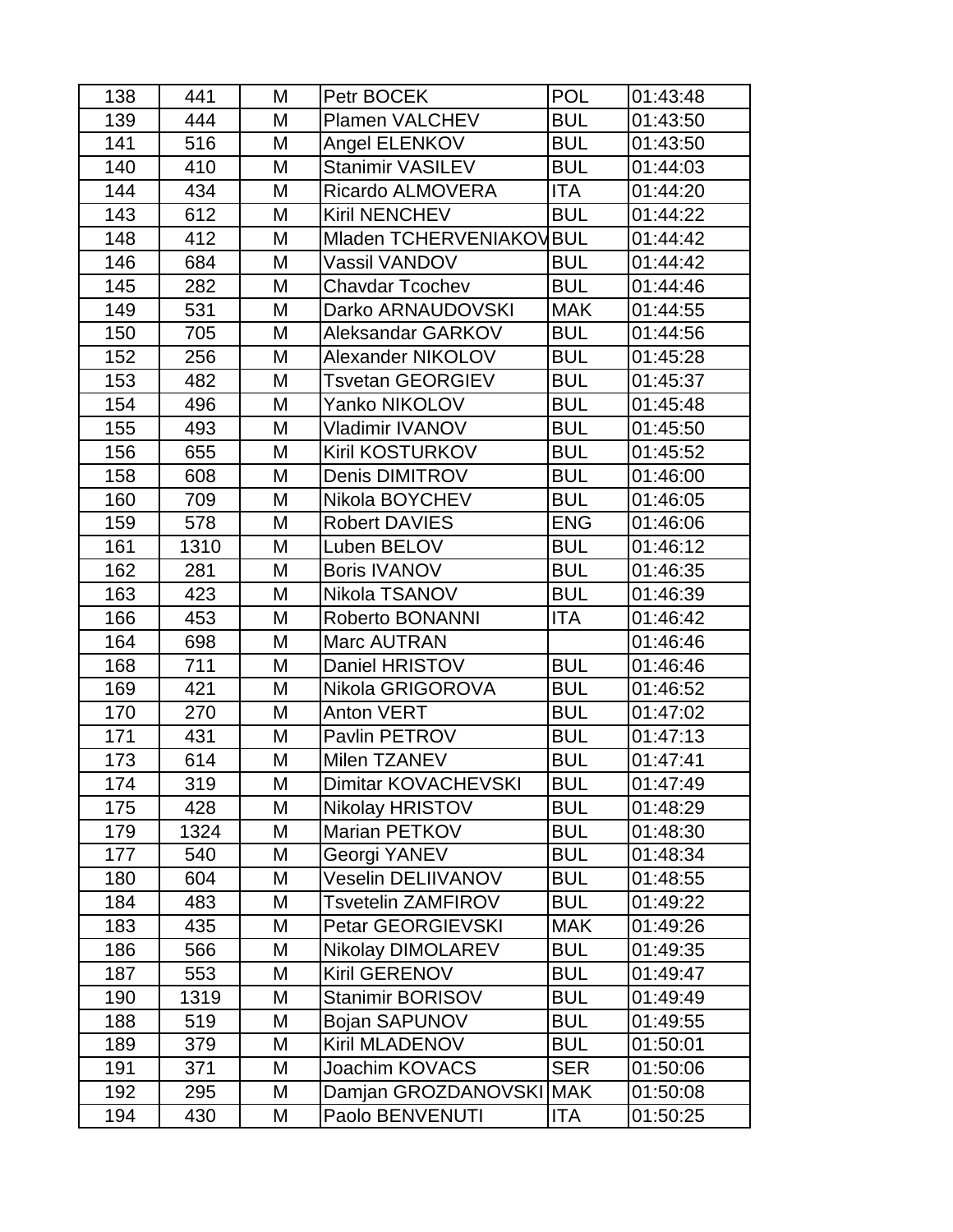| 195 | 268  | М | <b>Rajchin Trifonov</b> | <b>BUL</b> | 01:50:26 |
|-----|------|---|-------------------------|------------|----------|
| 193 | 646  | M | Georgi VASILEV          | <b>BUL</b> | 01:50:31 |
| 198 | 706  | M | Ivan BESHEV             | <b>BUL</b> | 01:50:41 |
| 199 | 1325 | M | Nikolaj MARINOV         | <b>BUL</b> | 01:50:44 |
| 201 | 563  | M | <b>Kevin SOUDAY</b>     | <b>FRA</b> | 01:50:52 |
| 202 | 581  | M | <b>Pierre PONSAR</b>    | <b>FRA</b> | 01:51:05 |
| 204 | 456  | M | Rosen SIMOV             | <b>BUL</b> | 01:51:31 |
| 203 | 602  | M | Vasil KYOSEV            | <b>BUL</b> | 01:51:41 |
| 205 | 492  | M | Vittoriano CANTERA      | ITA        | 01:51:47 |
| 206 | 429  | M | Pano PANOV              | <b>BUL</b> | 01:51:59 |
| 207 | 443  | M | Plamen CVETKOV          | <b>BUL</b> | 01:52:14 |
| 210 | 648  | M | Georgi Velichkov IVANOV | <b>BUL</b> | 01:52:42 |
| 211 | 351  | M | <b>Hristo BLIDOV</b>    | <b>BUL</b> | 01:52:47 |
| 212 | 620  | M | Petur RADKOV            | <b>BUL</b> | 01:53:40 |
| 213 | 679  | M | <b>Stephane HENCHOZ</b> | <b>ESP</b> | 01:53:44 |
| 216 | 357  | M | Ilia VODENICHAROV       | <b>BUL</b> | 01:54:20 |
| 221 | 575  | M | Qian JIN                | <b>ESP</b> | 01:55:03 |
| 220 | 538  | M | Georgi BELICHEV         | <b>BUL</b> | 01:55:10 |
| 222 | 315  | M | Dimitar NIKOLOV         | <b>BUL</b> | 01:55:29 |
| 223 | 329  | M | Dragan MILOVSKI         | <b>MAK</b> | 01:55:33 |
| 227 | 1302 | M | <b>Radoslav DONCHAN</b> | <b>BUL</b> | 01:55:42 |
| 225 | 1305 | M | <b>Kiril KIRILOV</b>    | <b>BUL</b> | 01:55:45 |
| 228 | 682  | M | <b>Thomas HOUSTON</b>   | GER        | 01:55:48 |
| 229 | 467  | M | <b>Stamen ATANASOV</b>  | <b>BUL</b> | 01:55:51 |
| 232 | 321  | M | Dimo DIMOV              | <b>BUL</b> | 01:55:56 |
| 231 | 1312 | M | Stanimir ILIEV          | <b>BUL</b> | 01:55:56 |
| 233 | 277  | M | <b>Kalin Gelev</b>      | <b>BUL</b> | 01:55:57 |
| 230 | 407  | M | Miroslav DZHARNAVLIEV   | <b>BUL</b> | 01:56:12 |
| 237 | 338  | M | George ANDONOV          | <b>BUL</b> | 01:56:17 |
| 234 | 352  | M | Hristo NIKOLOV          | <b>BUL</b> | 01:56:18 |
| 239 | 304  | Μ | Denislav DIMITROV       | <b>BUL</b> | 01:56:23 |
| 238 | 621  | М | Spas FILIPOV            | <b>BUL</b> | 01:56:23 |
| 240 | 1308 | M | <b>Emil RASHKOV</b>     | <b>BUL</b> | 01:56:28 |
| 243 | 447  | М | Radoslav KOTCEV         | <b>BUL</b> | 01:56:59 |
| 244 | 354  | M | <b>Hristo LASKOV</b>    | <b>BUL</b> | 01:57:04 |
| 246 | 546  | М | Ivan PAVLOV             | <b>BUL</b> | 01:57:33 |
| 247 | 643  | Μ | Dragan TODOROVSKI       | <b>MAK</b> | 01:57:48 |
| 248 | 681  | М | Svetoslav MITOV         | <b>BUL</b> | 01:58:30 |
| 249 | 302  | М | Delyan MANCHEV          | <b>BUL</b> | 01:58:33 |
| 253 | 340  | M | Georgi ACHOV            | <b>BUL</b> | 01:58:59 |
| 254 | 607  | М | Daniyel POROZHANOV      | <b>BUL</b> | 01:59:22 |
| 257 | 547  | Μ | Ivan ZHELEV             | <b>BUL</b> | 01:59:58 |
| 261 | 688  | М | Vladimir VLADIMIROV     | <b>BUL</b> | 02:00:11 |
| 263 | 637  | М | <b>Asen GEORGIEV</b>    | <b>BUL</b> | 02:00:12 |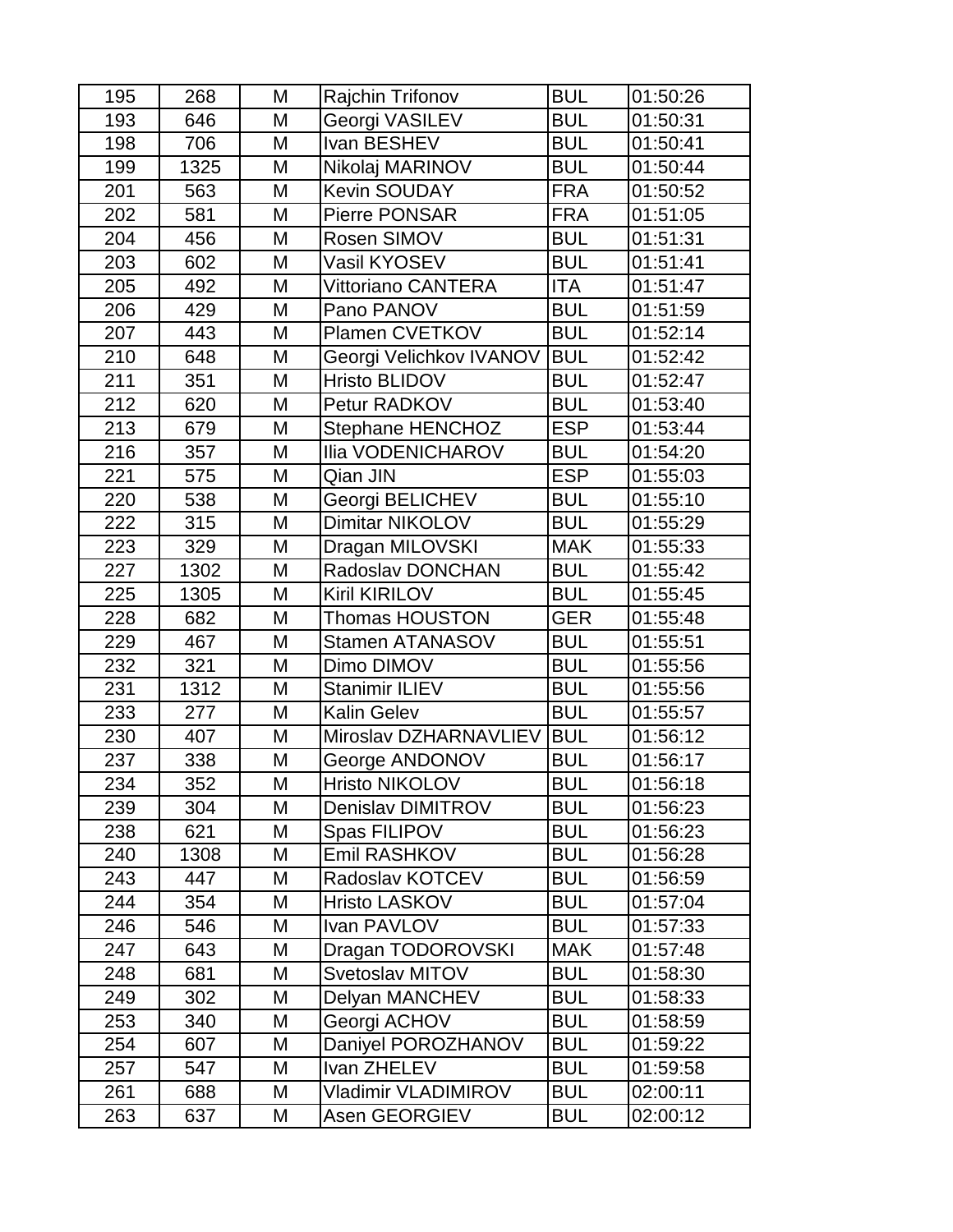| 262 | 401  | Μ | Mihajlo VUNITED KINGDOSER    |            | 02:00:18 |
|-----|------|---|------------------------------|------------|----------|
| 264 | 364  | M | Ivan KIRKOV                  | <b>BUL</b> | 02:00:49 |
| 276 | 400  | M | Metodija CHADIKOVSKI         | <b>MAK</b> | 02:01:01 |
| 267 | 551  | M | Ivo SABEV                    | <b>BUL</b> | 02:01:03 |
| 268 | 555  | M | <b>Krassimir TRENEV</b>      | <b>BUL</b> | 02:01:03 |
| 270 | 568  | M | Patrick VIEUX                | <b>BUL</b> | 02:01:03 |
| 271 | 332  | M | Emil IVANOV                  | <b>BUL</b> | 02:01:04 |
| 274 | 424  | M | Nikolai GUSHLEKOV            | <b>BUL</b> | 02:01:04 |
| 269 | 545  | M | Iliyan LAZAROV               | <b>BUL</b> | 02:01:04 |
| 265 | 552  | M | Kalin ARSOV                  | <b>BUL</b> | 02:01:04 |
| 266 | 683  | M | <b>Todor PAVLOV</b>          | <b>BUL</b> | 02:01:04 |
| 272 | 525  | M | <b>Christophe PARZCINSKY</b> | <b>POL</b> | 02:01:05 |
| 275 | 292  | M | <b>Cristian COVACI</b>       | <b>CRO</b> | 02:01:07 |
| 277 | 386  | M | Konstantin IVANOV            | <b>BUL</b> | 02:01:19 |
| 278 | 535  | M | <b>Dujardin VINCENT</b>      | <b>FRA</b> | 02:01:28 |
| 279 | 313  | M | Dimitar ZINKOV               | <b>BUL</b> | 02:01:29 |
| 281 | 316  | M | Dimitar KOCHEV               | <b>BUL</b> | 02:01:29 |
| 280 | 264  | M | Vasily Varvaroy /Romania     | <b>ROM</b> | 02:01:34 |
| 285 | 293  | M | Cvetomir BANKOV              | <b>BUL</b> | 02:02:18 |
| 286 | 427  | M | <b>Nikolay GEORGIEV</b>      | <b>BUL</b> | 02:02:36 |
| 287 | 426  | M | Nikolay DJANKOV              | <b>BUL</b> | 02:02:40 |
| 288 | 505  | M | Zoran FILIPOVSKI             | <b>MAK</b> | 02:02:47 |
| 289 | 345  | M | <b>Giussepe MARSEGLIA</b>    | ITA        | 02:03:11 |
| 293 | 662  | M | Milen DOSEV                  | <b>BUL</b> | 02:03:22 |
| 292 | 251  | M | <b>Hristo Dimitrov</b>       | <b>BUL</b> | 02:03:24 |
| 296 | 616  | M | Martin IVANOV                | <b>BUL</b> | 02:04:21 |
| 297 | 534  | M | Dimitar YANKOV               | <b>BUL</b> | 02:04:40 |
| 300 | 649  | M | Ivaylo KOLAROV               | <b>BUL</b> | 02:04:58 |
| 301 | 422  | M | Nikola BOZKOV                | <b>BUL</b> | 02:05:25 |
| 304 | 279  | M | <b>Boris ALEXIEV</b>         | <b>BUL</b> | 02:06:17 |
| 305 | 1321 | M | Dimitar KOMITOV              | BUL        | 02:06:17 |
| 308 | 613  | M | <b>Krasimir VULOVSKI</b>     | <b>BUL</b> | 02:06:46 |
| 310 | 571  | M | Peter SEIZOV                 | <b>BUL</b> | 02:06:54 |
| 312 | 291  | M | <b>Constantin STUMBEA</b>    | <b>ROM</b> | 02:07:19 |
| 311 | 693  | M | <b>Alexandru PRICOP</b>      | <b>ROM</b> | 02:07:19 |
| 313 | 633  | M | Alexandar GRANCHAROV BUL     |            | 02:07:55 |
| 314 | 466  | M | Spas SPASOV                  | <b>BUL</b> | 02:08:01 |
| 315 | 289  | M | Christoph PRESSLEITNERFRA    |            | 02:08:06 |
| 317 | 389  | M | Krum KOSHAREVSKY             | <b>BUL</b> | 02:09:15 |
| 318 | 504  | M | Zdravko ZDRAVKOV             | BUL        | 02:09:38 |
| 320 | 487  | M | <b>Velizar GEORGIEV</b>      | <b>BUL</b> | 02:09:58 |
| 321 | 498  | M | Yavor ANDREEV                | <b>BUL</b> | 02:10:19 |
| 323 | 1320 | M | Peter HIPLER                 | <b>GER</b> | 02:10:47 |
| 327 | 710  | M | Stilian VATOV                | <b>BUL</b> | 02:11:13 |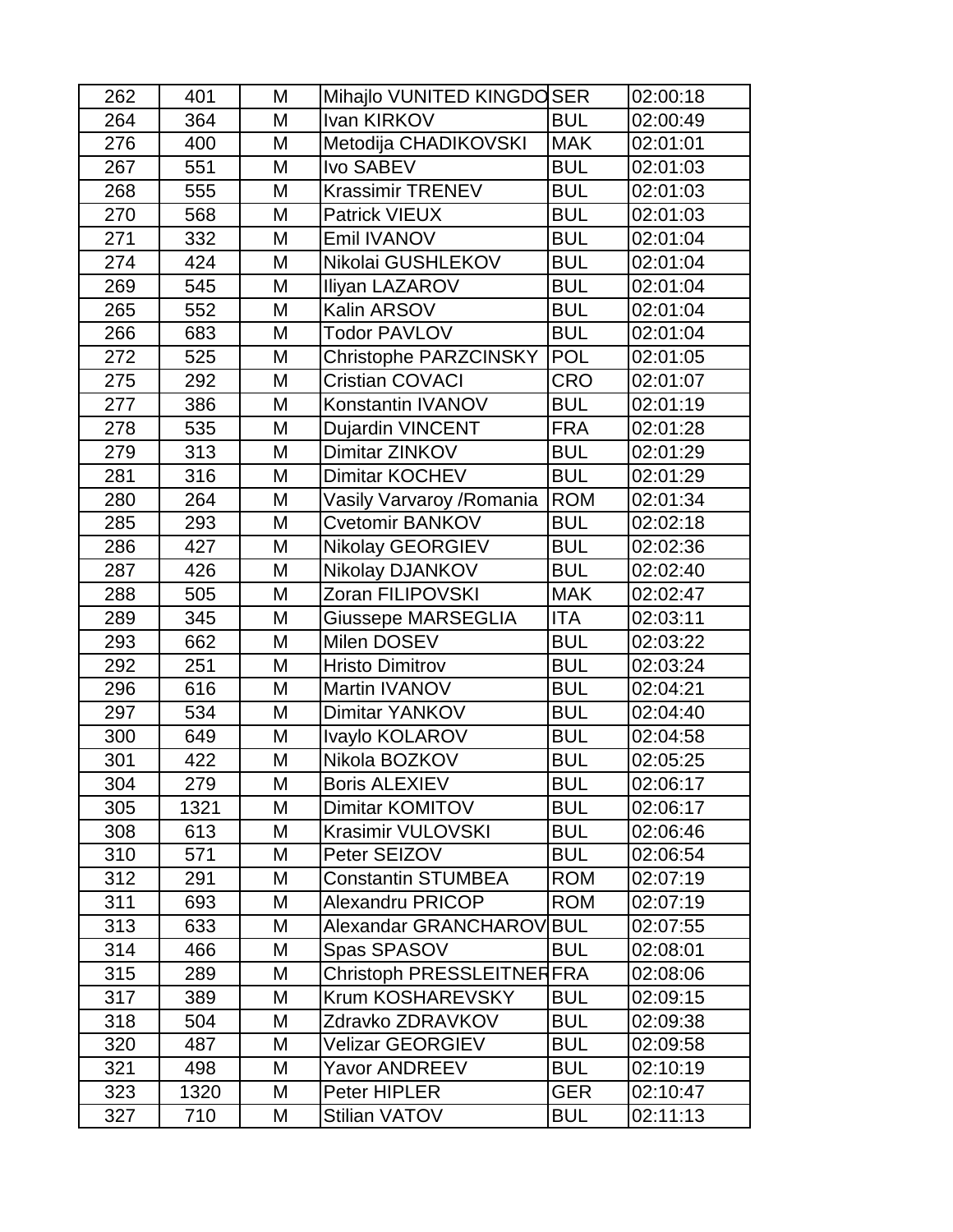| 329 | 510  | M | Nikola HADJIEV            | <b>BUL</b> | 02:11:25   |
|-----|------|---|---------------------------|------------|------------|
| 330 | 1328 | M | Georgi GEORGIEV           | <b>BUL</b> | 02:11:25   |
| 331 | 651  | M | Jordan KOSTADINOV         | <b>BUL</b> | 02:11:43   |
| 333 | 610  | M | Easy TEAM                 | <b>BUL</b> | 02:13:27   |
| 334 | 326  | M | <b>Dominik STRECKER</b>   | GER        | 02:13:42   |
| 336 | 408  | M | Miroslav NIKOLOV          | <b>BUL</b> | 02:14:43   |
| 337 | 497  | M | <b>Tim ORTVIM</b>         | <b>NOR</b> | 02:15:04   |
| 338 | 675  | M | Sava VLADOV               | <b>BUL</b> | 02:16:24   |
| 340 | 336  | M | Gennuino DEL ROSARIO      | <b>ITA</b> | 02:17:19   |
| 342 | 708  | M | <b>Hristo KOSTADINOV</b>  | <b>BUL</b> | 02:19:24   |
| 345 | 630  | M | Ivan MANEV                | <b>BUL</b> | 02:21:23   |
| 347 | 459  | M | Samoil ZLATEV             | <b>BUL</b> | 02:21:40   |
| 350 | 524  | M | <b>Bozidar PAVLOV</b>     | <b>BUL</b> | 02:21:55   |
| 349 | 455  | M | <b>Rocco MARCUCCI</b>     | <b>ITA</b> | 02:21:56   |
| 353 | 253  | M | <b>Eduard Merak / USA</b> | <b>USA</b> | 02:24:12   |
| 354 | 636  | M | <b>Apostol HRISTOV</b>    | <b>BUL</b> | 02:24:39   |
| 355 | 1331 | M | <b>Atanas VLADIMIROV</b>  | <b>BUL</b> | 02:25:39   |
| 356 | 539  | M | Georgi GEORGIEV           | <b>BUL</b> | 02:25:48   |
| 357 | 680  | M | Svetoslav GEORGIEV        | <b>BUL</b> | 02:26:49   |
| 359 | 687  | M | Vitosh DOYNOV             | <b>BUL</b> | 02:27:52   |
| 361 | 269  | M | <b>Hristo Stefanov</b>    | <b>BUL</b> | 02:30:21   |
| 362 | 541  | M | Hayg MANUNITED KINGDOMYAN |            | 02:30:28   |
| 364 | 341  | M | Georgi TODOROV            | <b>BUL</b> | 02:36:39   |
| 366 | 690  | M | Dimitur ILIYEV            | <b>BUL</b> | 02:49:20   |
| 368 | 1301 | M | <b>Aleksander GLAZA</b>   |            | 03:39:12   |
|     | 254  | M | Aleksandyr IOTOVSKI       | <b>BUL</b> | <b>DNF</b> |
|     | 309  | M | Deyan VASSILEV            | <b>BUL</b> | <b>DNF</b> |
|     | 314  | M | <b>Dimitar GEORGIEV</b>   | <b>BUL</b> | <b>DNF</b> |
|     | 317  | M | Dimitar ZELIAZKOV         | <b>BUL</b> | <b>DNF</b> |
|     | 318  | M | Dimitar SOLAKOV           | <b>BUL</b> | <b>DNF</b> |
|     | 320  | M | Dimitar KOVACHEVSKI       | <b>BUL</b> | <b>DNF</b> |
|     | 322  | M | Dimo BENEV                | <b>BUL</b> | <b>DNF</b> |
|     | 325  | M | Disko DISKO               | <b>BUL</b> | <b>DNF</b> |
|     | 331  | M | <b>Emil STOYCHEV</b>      | <b>BUL</b> | <b>DNF</b> |
|     | 333  | M | <b>Filip STANKOVSKI</b>   |            | <b>DNF</b> |
|     | 339  | M | Georgi KISYOV             | <b>BUL</b> | <b>DNF</b> |
|     | 348  | M | Harez JAMAL               |            | <b>DNF</b> |
|     | 349  | M | Hasan ANAT                |            | <b>DNF</b> |
|     | 356  | M | Ilia NACHEV               | <b>BUL</b> | <b>DNF</b> |
|     | 361  | M | Ivan JIVKOV               | <b>BUL</b> | <b>DNF</b> |
|     | 363  | M | Ivan STAMATOV             | <b>BUL</b> | <b>DNF</b> |
|     | 365  | M | Ivan IVANOV               | <b>BUL</b> | <b>DNF</b> |
|     | 370  | M | Ivo MLADENOVSKI           | <b>MAK</b> | <b>DNF</b> |
|     | 374  | M | Julian GOLLOP             |            | <b>DNF</b> |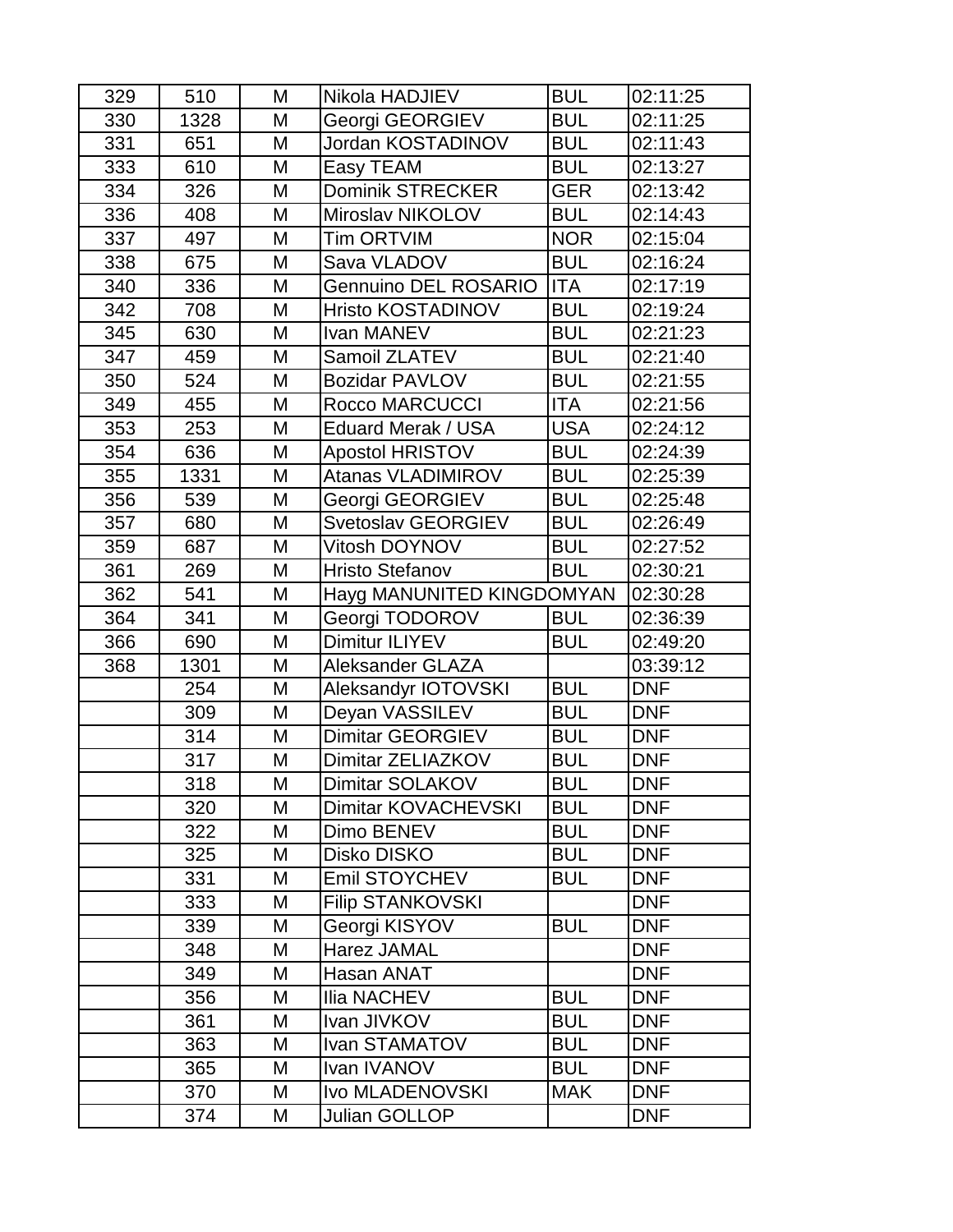| 375 | M | <b>Julian MAKGREGAR</b>   | <b>DNF</b> |
|-----|---|---------------------------|------------|
| 376 | M | Kalin TRAYKOV             | <b>DNF</b> |
| 382 | M | <b>Kiril KAMENOV</b>      | <b>DNF</b> |
| 387 | M | Konstantin METODIEV       | <b>DNF</b> |
| 388 | M | Konstantin ZELEV          | <b>DNF</b> |
| 390 | M | Kun LI                    | <b>DNF</b> |
| 393 | M | Ljubomir YANEV            | <b>DNF</b> |
| 399 | M | Marush DENCHEV            | <b>DNF</b> |
| 411 | M | Mitko MITKOV              | <b>DNF</b> |
| 413 | M | Mois ALEXANDRU            | <b>DNF</b> |
| 425 | M | Nikolai BARGANSKI         | <b>DNF</b> |
| 432 | M | Pedro DANS                | <b>DNF</b> |
| 437 | M | Petar POPUNKYOV           | <b>DNF</b> |
| 438 | M | Peter ALE                 | <b>DNF</b> |
| 439 | M | Petio NIKOLOV             | <b>DNF</b> |
| 440 | M | Petko HRISTOV             | <b>DNF</b> |
| 449 | M | <b>Raynald MAZURAY</b>    | <b>DNF</b> |
| 451 | M | Reza ZARE                 | <b>DNF</b> |
| 452 | M | <b>Robert WATASZKI</b>    | <b>DNF</b> |
| 457 | M | <b>Rumen DIMITROV</b>     | <b>DNF</b> |
| 460 | M | Simone STURLA             | <b>DNF</b> |
| 469 | M | <b>Stanislav GRABCHEV</b> | <b>DNF</b> |
| 470 | M | Stanko PENEV              | <b>DNF</b> |
| 473 | M | Stoyan RATKOV             | <b>DNF</b> |
| 476 | M | <b>Svetlin PETROV</b>     | <b>DNF</b> |
| 494 | M | Vladimir TASKOV           | <b>DNF</b> |
| 500 | M | Yordan GINEV              | <b>DNF</b> |
| 509 | M | Zvetomir MLADENOV         | <b>DNF</b> |
| 511 | M | <b>Alexander YANEV</b>    | <b>DNF</b> |
| 522 | M | <b>Borislav ANGELOV</b>   | <b>DNF</b> |
| 532 | M | Deyan VASSILEV            | <b>DNF</b> |
| 550 | M | <b>Ivo HINOV</b>          | <b>DNF</b> |
| 569 | M | Pavel TSOKOV              | <b>DNF</b> |
| 570 | M | Pavlin TODOROV            | <b>DNF</b> |
| 573 | M | <b>Pierre SALDUCCI</b>    | <b>DNF</b> |
| 590 | M | <b>Veslein DELIIVANOV</b> | <b>DNF</b> |
| 594 | M | <b>Vincent LAUWERS</b>    | <b>DNF</b> |
| 600 | M | <b>Boris DAFOV</b>        | <b>DNF</b> |
| 615 | M | Lyudmil YORDANOV          | <b>DNF</b> |
| 623 | M | Tsvetan MARINOV           | <b>DNF</b> |
| 625 | M | <b>Gonciarz RADOSLAW</b>  | <b>DNF</b> |
| 627 | M | Yemil STOYCHEV            | <b>DNF</b> |
| 632 | M | EI ALI                    | <b>DNF</b> |
| 634 | M | Andrei DILOV              | <b>DNF</b> |